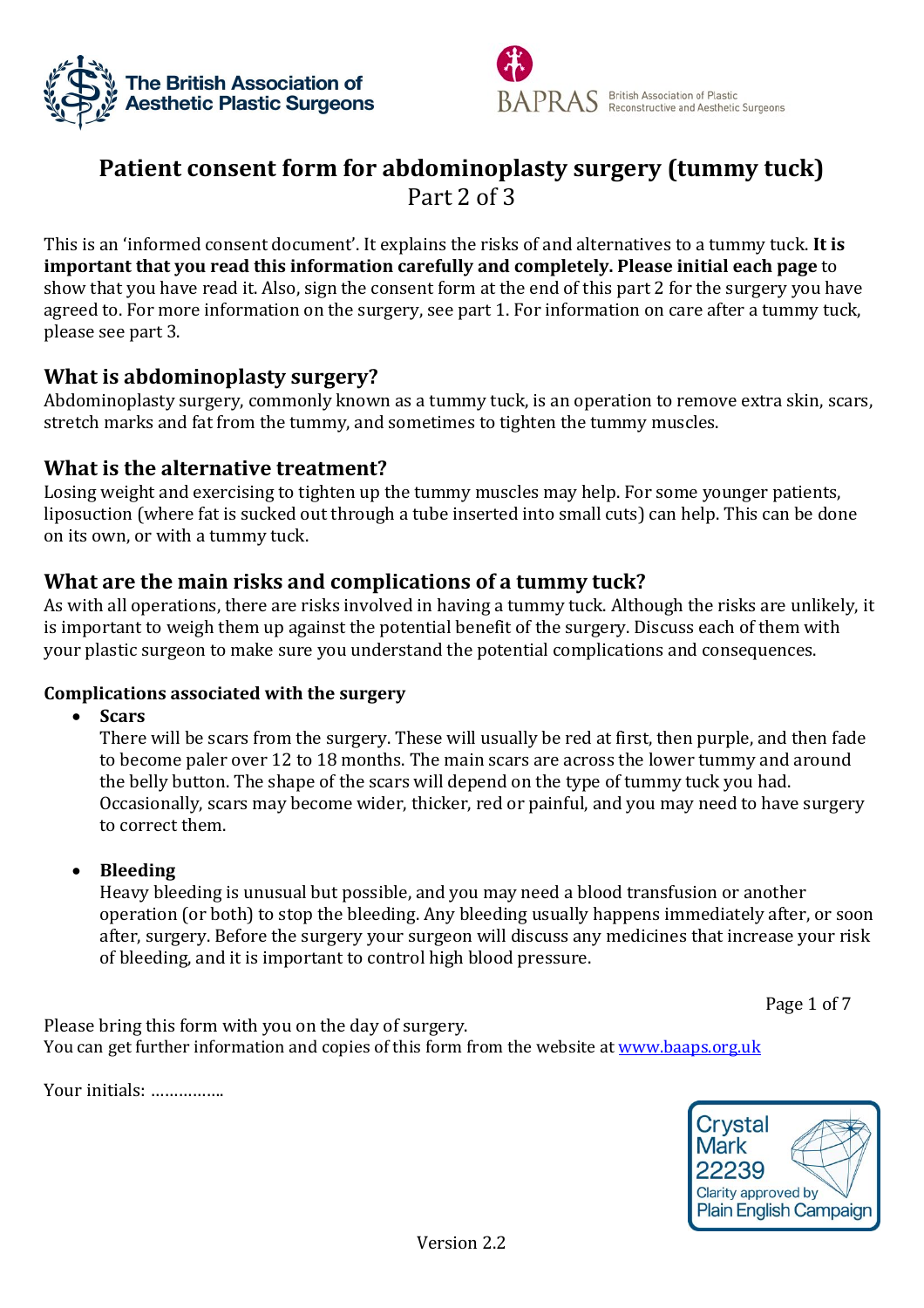



# **Seroma**

This is where fluid collects in the abdomen. That fluid may need to be drained by having a needle through the skin, or by having another operation. This can affect the final result of the surgery.

# **Infection**

If you get an infection of the wound you may need antibiotics or another operation. This can affect the final result of the surgery.

# **• Swelling, bruising and pain**

There will be some swelling and bruising of the tummy after the operation, and this can take months to settle. There may be long-term pain, but this is uncommon.

# **Feeling full and 'paralytic ileus'**

You may find that you feel full after eating relatively small amounts of food. Rarely, a segment of bowel can 'switch off' for a few days, causing a swollen tummy, vomiting and constipation. This is rare and will settle, but it may delay your return to eating normally.

# **Healing problems**

Sometimes, wounds take longer than normal to heal, or the edges come apart. Usually these problems are put right by dressing the wounds, but they can prolong recovery and make scars worse. Smokers are more likely to have healing problems.

# **Extrusion**

This is where deep stitches poke out through the skin. These can easily be removed.

## **Increased or reduced sensation**

After the surgery, most patients will get some alteration in the sensation in the skin of their lower tummy. Sometimes, the change in sensation may be permanent. . You may also experience a pricking sensation, discomfort and tender spots as nerves try to recover.

## **Asymmetry**

The scars will not be exactly symmetrical and might have small bulges. The tummy wall above the scar is thicker than below the scar, so a fatty bulge may remain above the scar. Liposuction can help with this. Also, the belly button can be slightly off-centre.

## **Damage to deeper structures**

Although rare, the surgery can damage deeper structures, including nerves, blood vessels, muscles

Page 2 of 7

Please bring this form with you on the day of surgery. You can get further information and copies of this form from the website at [www.baaps.org.uk](http://www.baaps.org.uk/)

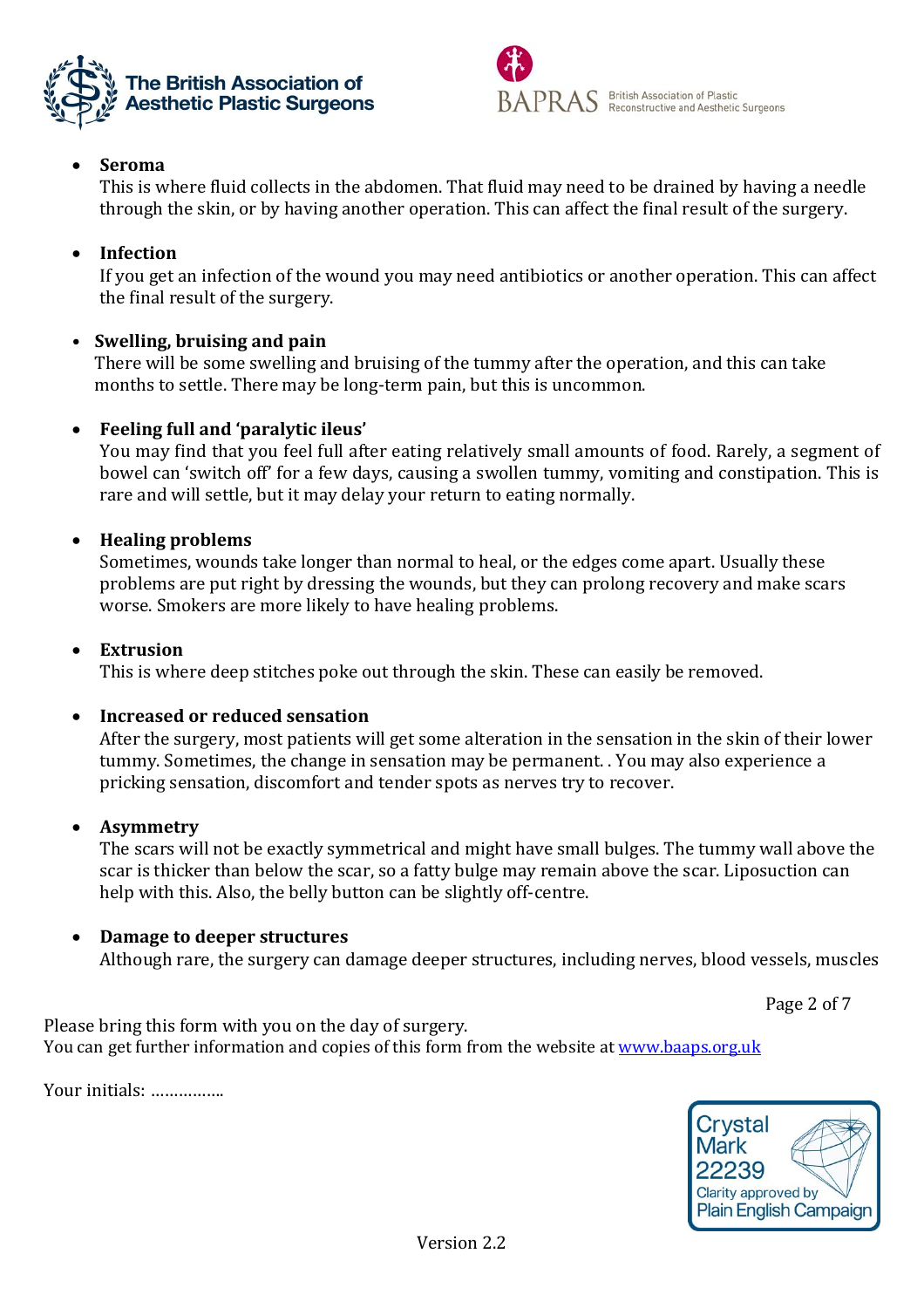



and the bowel (the part of the intestine below the stomach). This damage may be temporary or permanent.

# **Loss of blood supply to skin, fat or the belly button**

Some areas of skin, fat or belly button may die (called necrosis) if the blood supply has been lost during surgery. This may mean that you need another operation, which can affect the final result of the surgery.

There can be lumpiness where necrosis has happened.

#### **Unsatisfactory result**

Sometimes, patients are not satisfied with the result of their tummy tuck. This may be to do with the look or feel of the tummy, or the shape of the tummy not meeting expectations. It is very important that you talk to your surgeon, before you have the surgery, about the look and feel you want, and whether this can be safely achieved with a good outcome.

#### **Change over time**

The appearance of your tummy will change as a result of ageing or other circumstances not related to your surgery, such as putting on or losing weight. You may need further surgery or other treatments to maintain the results of the tummy tuck. Carefully exercising the muscles and keeping your weight steady will help to maintain the result of the surgery.

#### **Allergic reaction**

Rarely, allergic reactions to tape, stitches or solutions have been reported. If you have an allergic reaction you may need extra treatment.

#### **Risks of anaesthetic**

## **Allergic reactions**

You could have an allergic reaction to the anaesthetic.

#### **Chest infection**

There is a small risk of chest infection. The risk is higher if you smoke.

## **Blood clots**

Blood clots can form in the leg (called a deep vein thrombosis or 'DVT'). These cause pain and swelling and need to be treated with blood-thinning medication. In rare cases, part of the clot breaks off and goes to the lungs (called a pulmonary embolus or 'PE'). The risk of this is higher if you smoke, are overweight or are taking the contraceptive pill.

Page 3 of 7

Please bring this form with you on the day of surgery. You can get further information and copies of this form from the website at [www.baaps.org.uk](http://www.baaps.org.uk/)

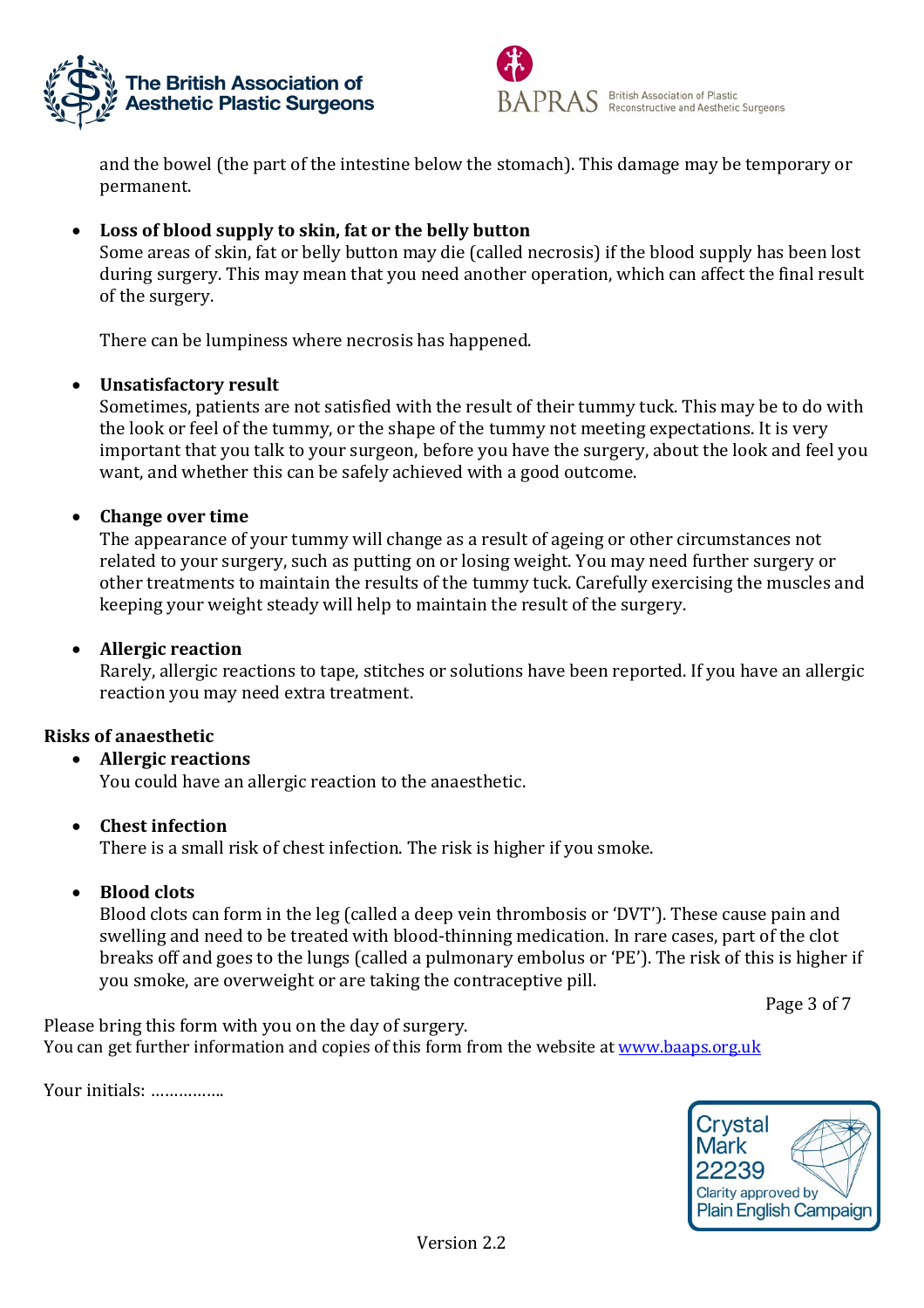



# **Heart attack or stroke**

A heart attack or stroke could be caused by the strain surgery places on your heart. You will be assessed for the risk of this before your surgery.

**Death**

As with all surgery, it is possible to die as a result of the operation.

# **Further risks specific to you or the procedure**

……………………………………………………………………………………………………………………………………………………………

…………………………………………………………………………………………………………………….………………………………………

…………………………………………………………………………………………………………………….………………………………………

# **It is important that you have all of your questions answered before signing the consent form on the next page.**

**You can change your mind at any time, even after you have signed the consent form.** 

## **Disclaimer**

This document is designed to give you useful information. It is not advice on your specific needs and circumstances. It does not replace the need for you to have a thorough consultation, so you should get advice from a suitably qualified medical practitioner. We – The BAAPS and BAPRAS – have no liability for any decision you make about the surgery you decide to have.

**Date of review: February 2021** (produced February 2016)

Page 4 of 7

Please bring this form with you on the day of surgery. You can get further information and copies of this form from the website at [www.baaps.org.uk](http://www.baaps.org.uk/)

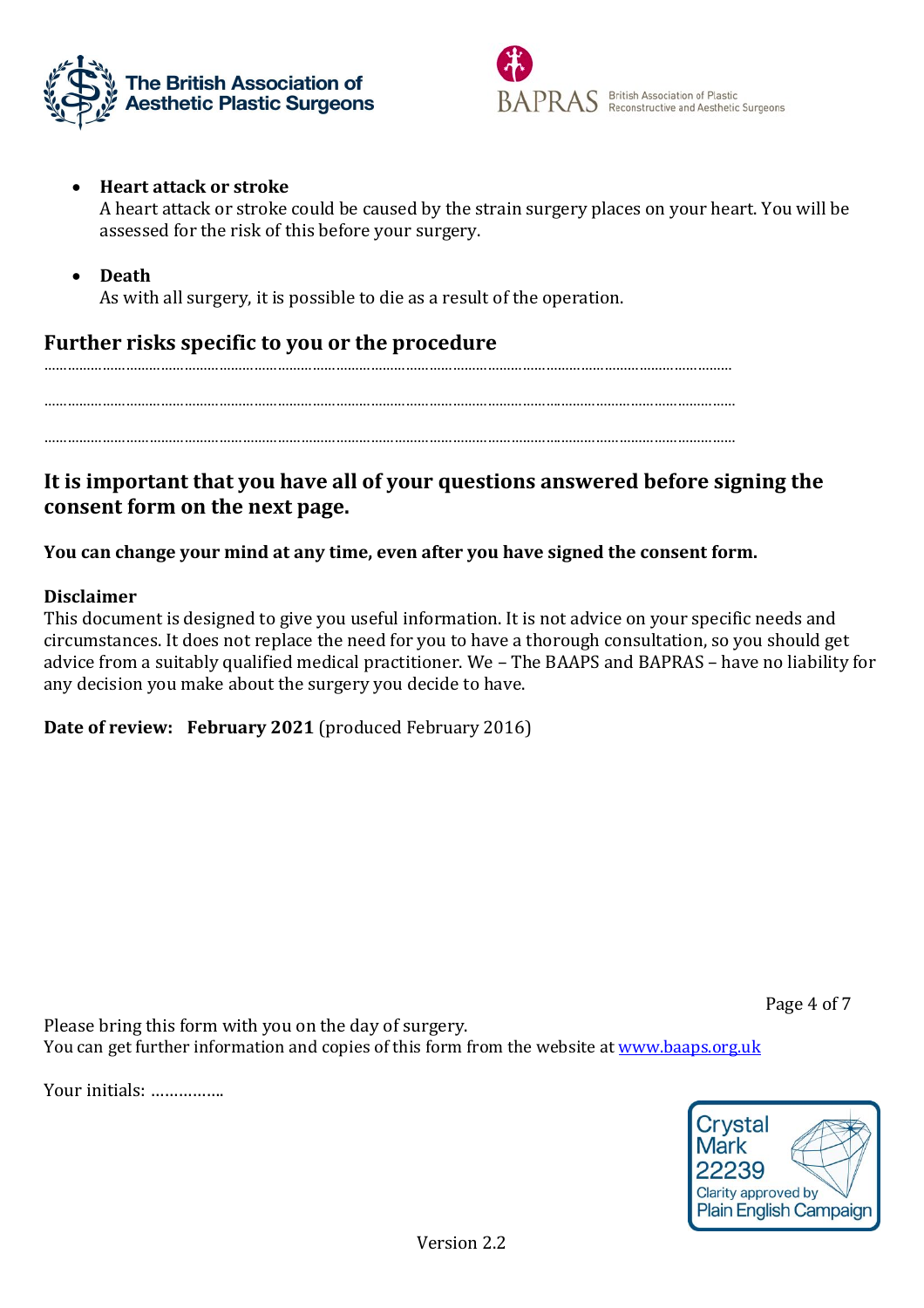



# **Patient consent form – abdominoplasty (tummy tuck)**

| (Affix identification label here)                                                                                                                                                                                                                                                                                                                                                                                                                                                                                                                                                                                                                                                                                                                                                                                                                                                                                                              |
|------------------------------------------------------------------------------------------------------------------------------------------------------------------------------------------------------------------------------------------------------------------------------------------------------------------------------------------------------------------------------------------------------------------------------------------------------------------------------------------------------------------------------------------------------------------------------------------------------------------------------------------------------------------------------------------------------------------------------------------------------------------------------------------------------------------------------------------------------------------------------------------------------------------------------------------------|
| Name:                                                                                                                                                                                                                                                                                                                                                                                                                                                                                                                                                                                                                                                                                                                                                                                                                                                                                                                                          |
| Address:                                                                                                                                                                                                                                                                                                                                                                                                                                                                                                                                                                                                                                                                                                                                                                                                                                                                                                                                       |
| Date of birth:                                                                                                                                                                                                                                                                                                                                                                                                                                                                                                                                                                                                                                                                                                                                                                                                                                                                                                                                 |
| Hospital number:                                                                                                                                                                                                                                                                                                                                                                                                                                                                                                                                                                                                                                                                                                                                                                                                                                                                                                                               |
| NHS number:                                                                                                                                                                                                                                                                                                                                                                                                                                                                                                                                                                                                                                                                                                                                                                                                                                                                                                                                    |
| Male []<br>Female <sup>[]</sup><br>Sex:                                                                                                                                                                                                                                                                                                                                                                                                                                                                                                                                                                                                                                                                                                                                                                                                                                                                                                        |
| Further procedures that may become necessary:                                                                                                                                                                                                                                                                                                                                                                                                                                                                                                                                                                                                                                                                                                                                                                                                                                                                                                  |
| Type of anaesthetic to be used:<br>General []<br>Regional $\prod$<br>Local $\prod$<br>Sedation only []<br>Consultant's name:<br>Has the procedure, alternative procedures and treatments and all associated risks (as well as any risks of<br>not having this procedure) been explained to you?<br>Yes $\prod$<br>No<br>Have you been able to ask questions and raise concerns with the doctor?<br>Yes $\prod$<br>No<br>Have any questions you had been answered to your satisfaction?<br>Yes $\prod$<br>No<br>Do you understand the risks of the procedure and those specific to you (including scars, bleeding, infection,<br>swelling, pain, healing problems, seroma, extrusion of stitches, increased or reduced sensation, asymmetry,<br>damage to other structures, loss of blood supply to skin, fat or the belly button, unsatisfactory result, change over<br>time, the need for a further operation)?<br>Yes $\prod$<br>$No$ $\Box$ |
| Page 5 of 7                                                                                                                                                                                                                                                                                                                                                                                                                                                                                                                                                                                                                                                                                                                                                                                                                                                                                                                                    |

Please bring this form with you on the day of surgery. You can get further information and copies of this form from the website at [www.baaps.org.uk](http://www.baaps.org.uk/)

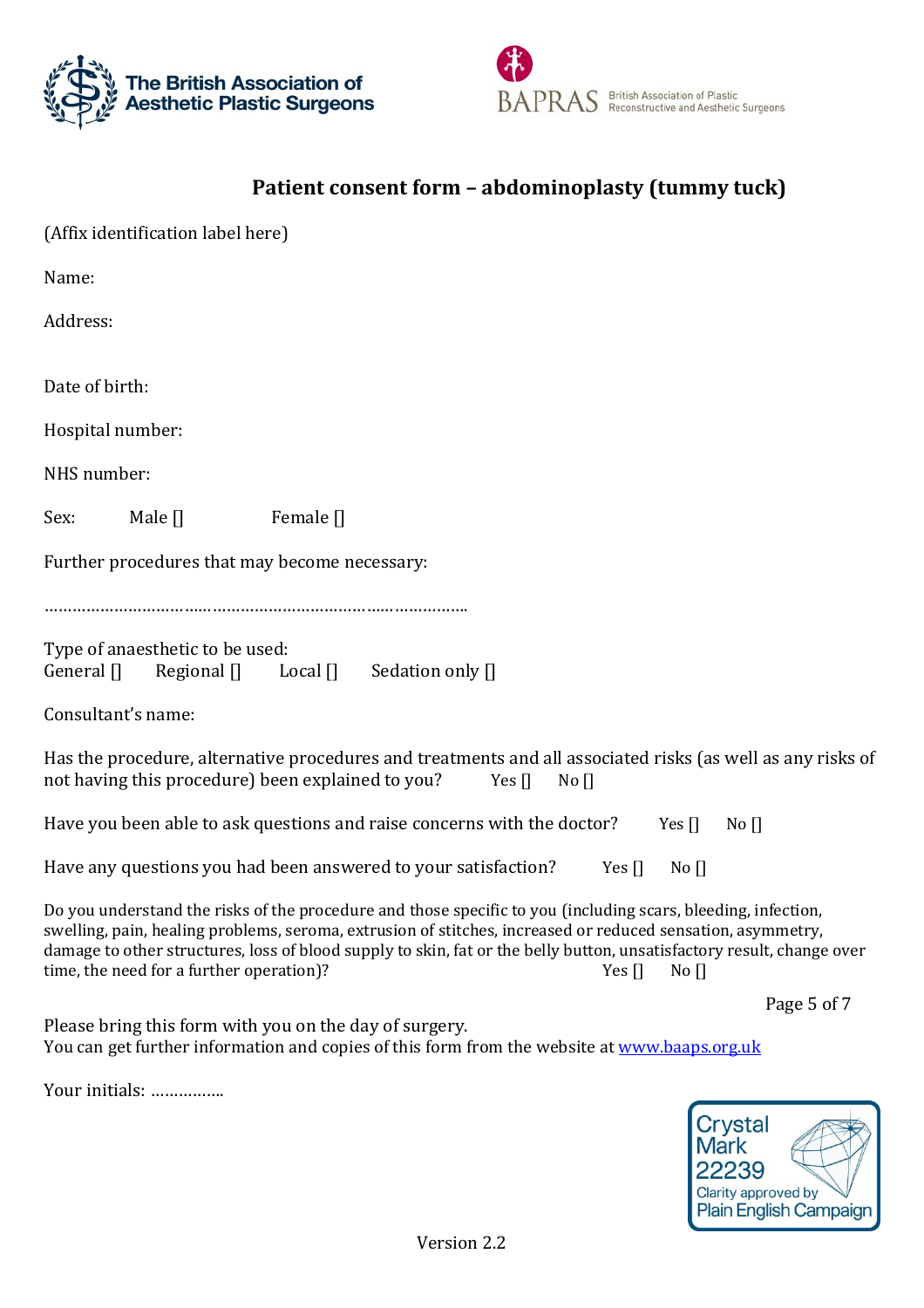



| Do you understand the risks of the anaesthetic and those specific to you (including allergic reaction, chest |        |          |
|--------------------------------------------------------------------------------------------------------------|--------|----------|
| infection, DVT, PE, heart attack, stroke, death)?                                                            | Yes II | No $\Pi$ |
| Do you agree to the following?                                                                               |        |          |

| $\bullet$ | Receiving a blood transfusion, if necessary, during or after the procedure   | Yes II           | $N$ o $\Pi$ |
|-----------|------------------------------------------------------------------------------|------------------|-------------|
| $\bullet$ | Tissue taken from you being used for research                                | Yes <sub>I</sub> | $N$ o $\Pi$ |
|           | • Photos being taken for diagnosis and treatment                             | Yes <sub>I</sub> | $N$ o $\Pi$ |
| $\bullet$ | Anonymous photos being used for teaching                                     | Yes II           | $N$ o $\Pi$ |
| $\bullet$ | Medical students being in the operating theatre for the purposes of learning | Yes $\Pi$        | $No$ $\Box$ |

#### **Do you want to go ahead with the procedure? Yes [] No []**

#### **Surgeon**

| Sign below to confirm that you have explained the information in this document to the patient and you believe that |
|--------------------------------------------------------------------------------------------------------------------|
|                                                                                                                    |
|                                                                                                                    |
|                                                                                                                    |
|                                                                                                                    |
|                                                                                                                    |
|                                                                                                                    |

#### **Anaesthetist**

| Sign below to confirm that you have explained the information in this document to the patient and you believe that |  |
|--------------------------------------------------------------------------------------------------------------------|--|
| they understand it.                                                                                                |  |
|                                                                                                                    |  |
|                                                                                                                    |  |
| Phone number:                                                                                                      |  |
| Job title:                                                                                                         |  |

#### **Interpreter**

| Sign below to confirm that you have explained the information in this document to the patient and you believe that |  |
|--------------------------------------------------------------------------------------------------------------------|--|
| they understand it.                                                                                                |  |
|                                                                                                                    |  |
|                                                                                                                    |  |

Page 6 of 7

Please bring this form with you on the day of surgery. You can get further information and copies of this form from the website at [www.baaps.org.uk](http://www.baaps.org.uk/)